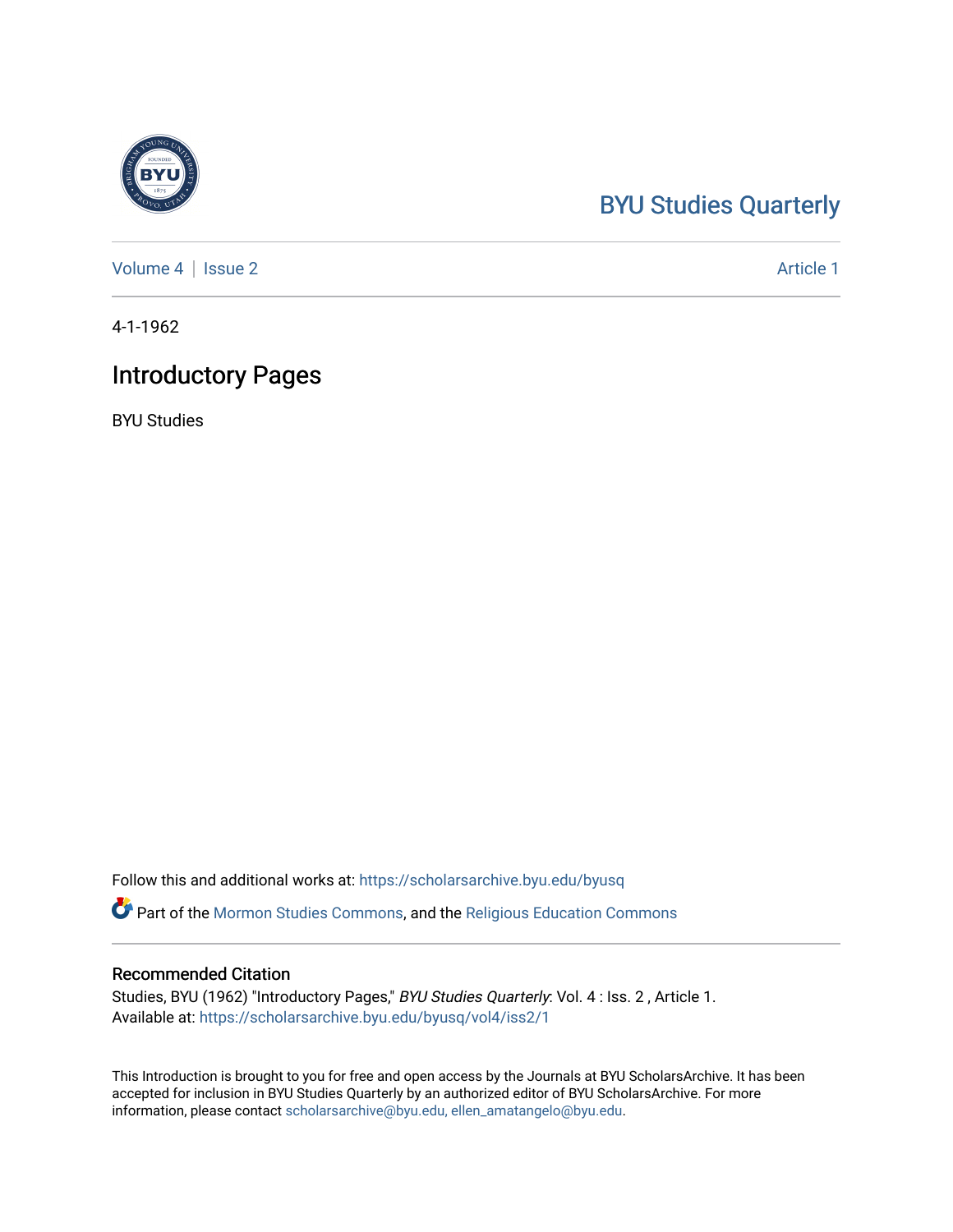# BRIGHAM YOUNG university BULLETIN



# SJE UDJUS

# WINTER 1962

Music Education in the Church of Jesus Christ of Latter-day Saints Harold Laycock

Leonardo da Vinci, Pioneer Geologist Daniel J. Jones

Mormon Bibliography 1961

Boy on a Bus Arta Ballif

Influence of Finnish Kalevala in the Composition of Longfellow's Song of Hiawatha  $Douglas$  Hardy

Late on Mother's Day, A Poem Marden J. Clark

What Is the Proper Role of the Latterday Saint with Respect to the Constitution? John T. Bernhard, Mark W.

Cannon, Richard L. Bushman, Quinn G. McKay, Richard Bitner Wirthlin, Garth L. Mangum

1

Book Review

Studies: Introductory Pages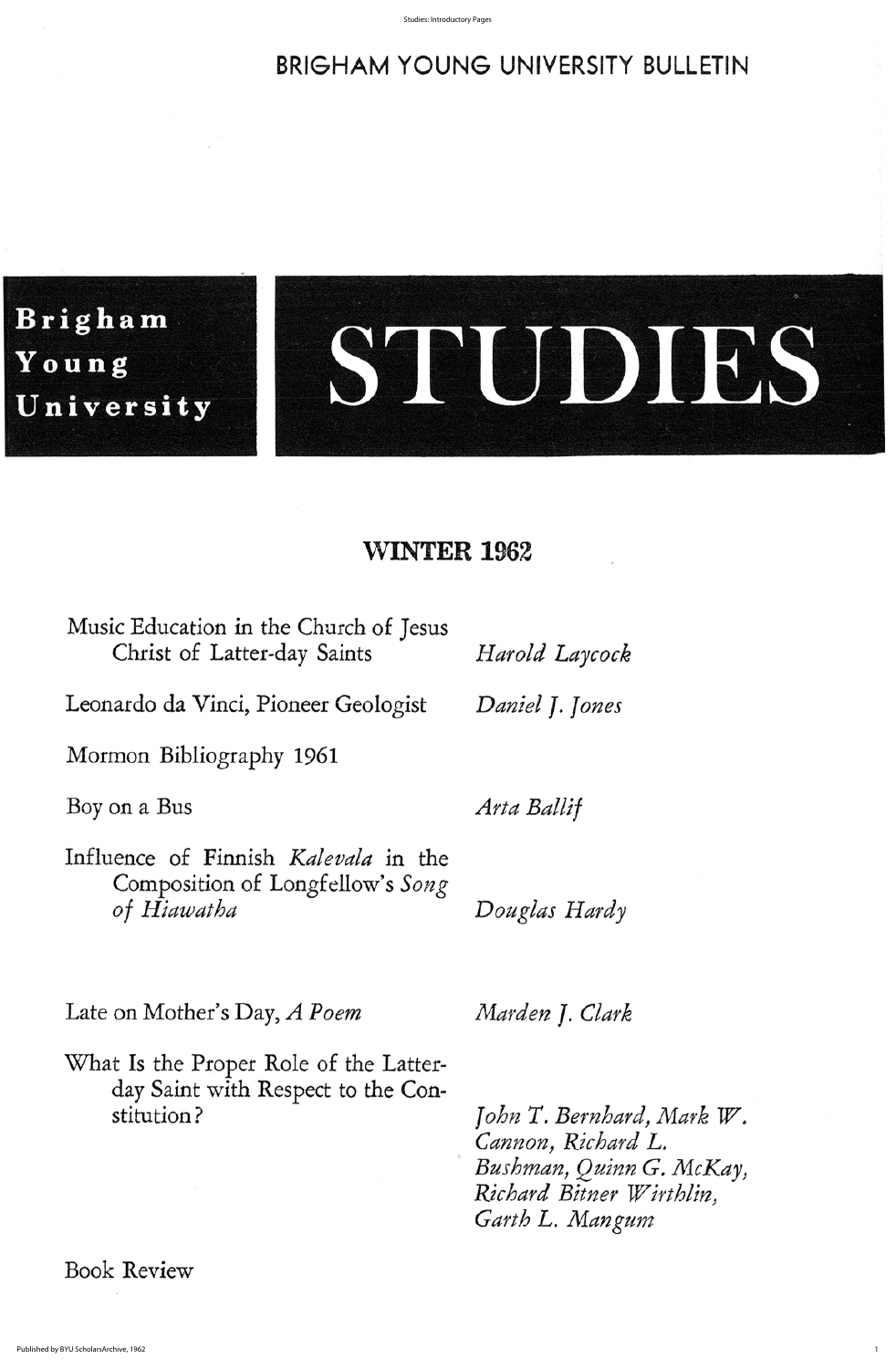2

 $\epsilon$ 

 $\sim 10^{-11}$ 

 $\sim 10^{11}$  m  $^{-1}$ 

 $\sim$ 

 $\sim$ 

 $\bar{\gamma}$ 

BYU Studies Quarterly, Vol. 4, Iss. 2 [1962], Art. 1

 $\sim 10^{-10}$ 

 $\sim$ 

 $\mathcal{A}$ 

https://scholarsarchive.byu.edu/byusq/vol4/iss2/1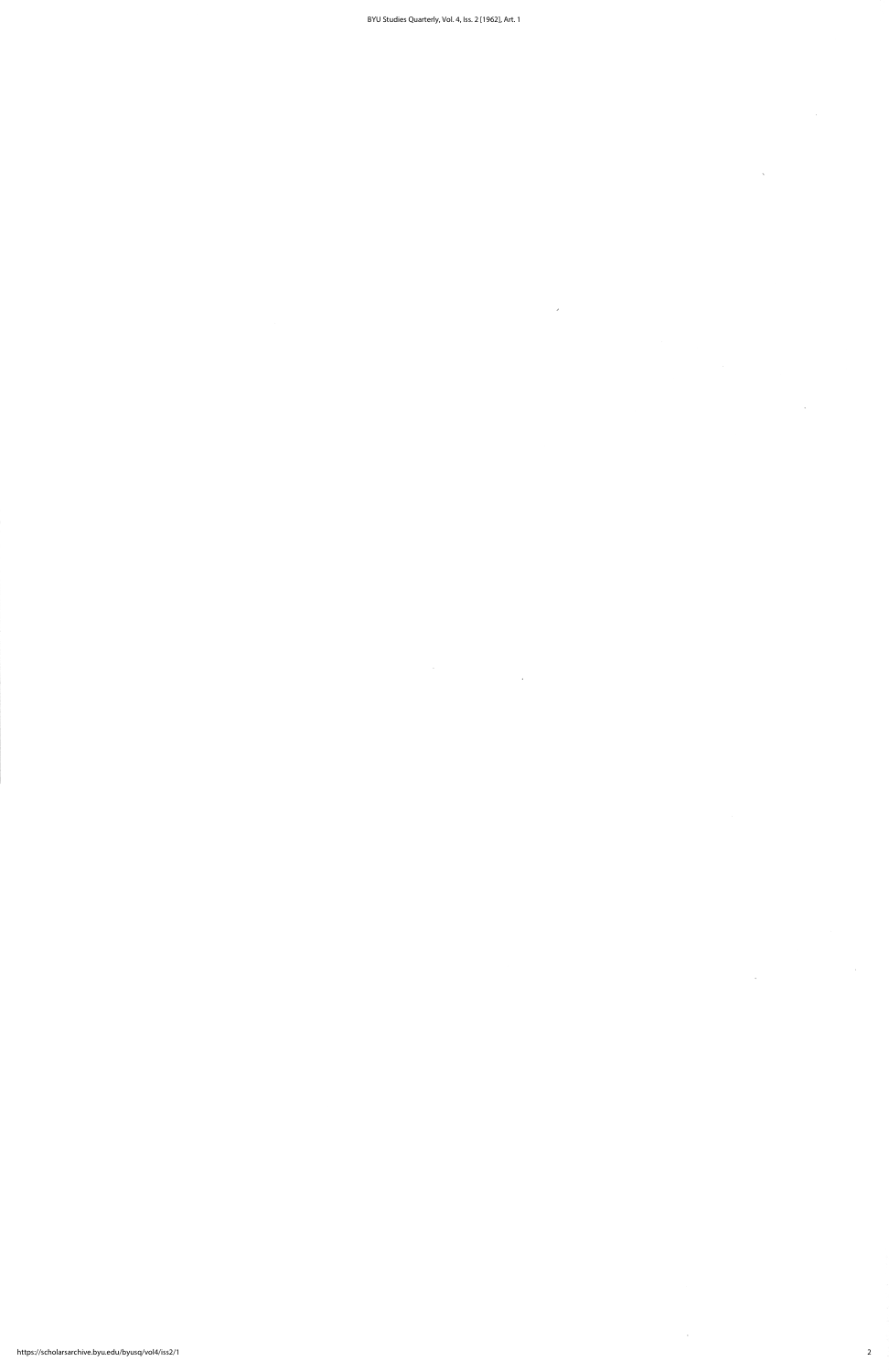

# CONTENTS

Music Education in the Church of Jesus Christ of Latter-day Saints harold Laycock 107

Leonardo da Vinci-Pioneer Geologist Daniel J. Jones 119

3

| Mormon Bibliography 1961 | 133 |
|--------------------------|-----|
|--------------------------|-----|

Boy on a Bus Arta Ballif 137

Influence of Finnish Kalevala in the Composition of Longfellow's Song of Hiawatha Douglas Hardy 140

Late on Mother's Day, A Poem Marden J. Clark 148

What Is the Proper Role of the Latter-day Saint with Respect to the Constitution? John T. Bernhard, Mark  $W$ . Cannon, Richard L. Bushman, Quinn G. McKay, Richard Bitner Wirthlin, Garth L. Mangum 151 Book Review 178

> University Editor Ernest L. Olson Managing Editor Clinton F. Larson

Editorial Board for 1960-61: Robert Thomas, Tracy Hall, Glen Turner, Truman G. Madsen, Blaine Porter, Bertrand Harrison, Clarence Robison, Keith Oakes, Lars Crandall, Melvin Mabey, Arthur Watkins, Dale West, Crawford Gates, Ernest L. Olson, Clinton F. Larson.